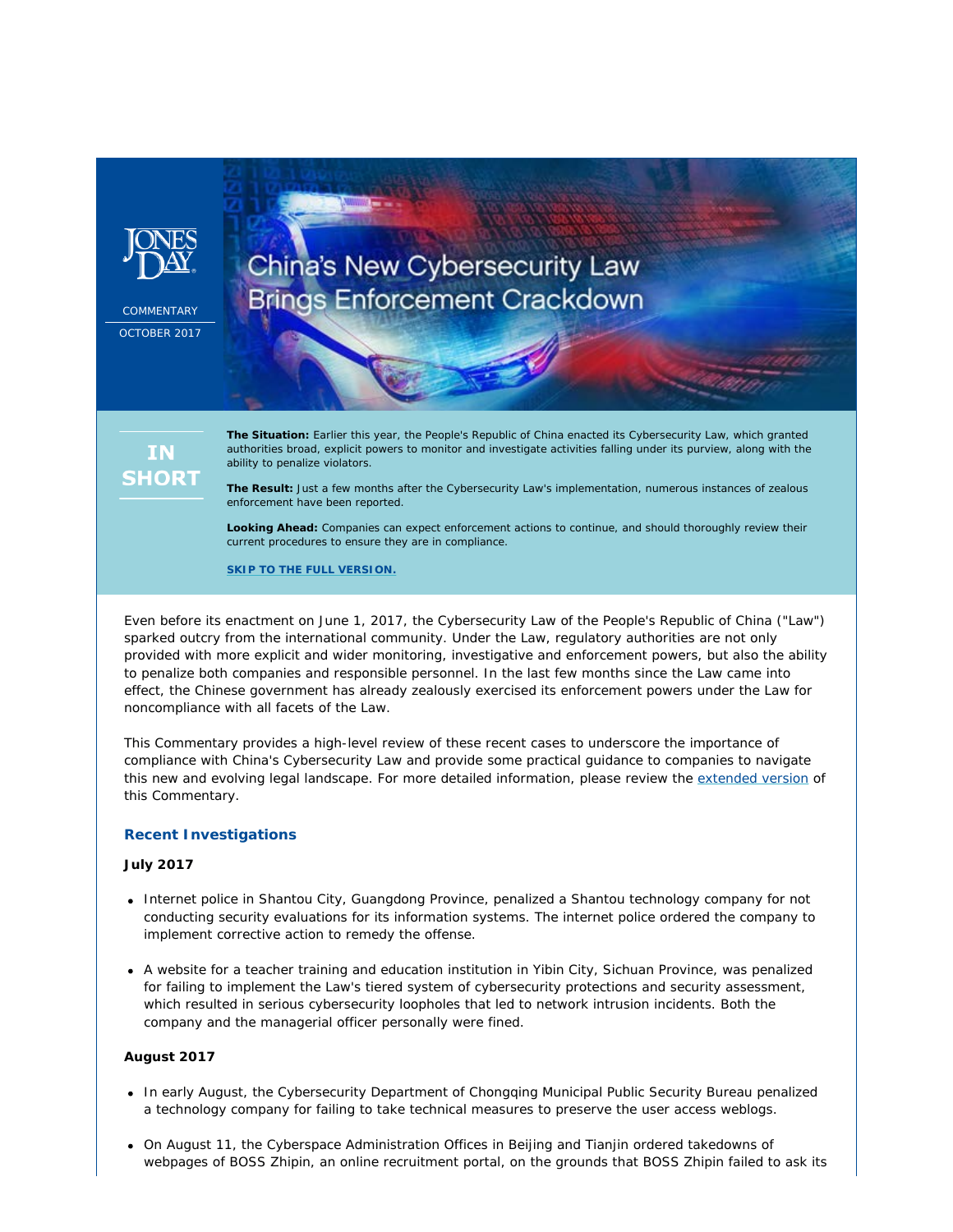users to provide true identity information.

- On August 17, the Cyberspace Administration Offices in Zhejiang Province and Hangzhou City investigated against five major online platforms, including Taobao (the largest Chinese online shopping website), for selling illegal VPN tools and network accounts, disseminating harmful messages, and having illegal and irregular user accounts. Corrective measures (including conducting security review, providing technical support, etc.) were ordered.
- The Public Security Bureau in Suqian City, Jiangsu Province, penalized a network operator for allowing network access to an unlawful website. The Public Security Bureau ordered the cessation of the transmission of such information, deletion of relevant files, and preservation of relevant records.
- A company in Xinzhou City, Shanxi Province, also was penalized on the grounds that its corporate website was subject to security vulnerabilities that could be easily exploited by SQL Injection, and thus posed a serious threat to the website's information security.

#### **September 2017**

- Guangdong Communications Administration investigated the acts of four internet corporations, including China's largest cloud provider Alibaba Cloud (Aliyun), for not immediately ceasing the release and transmission of harmful information, failure to request true identify of users, and having security vulnerabilities resulting in the dissemination of harmful information.
- In an effort to increase information control and supervise online content, the Cyberspace Administration Offices in Guangdong and Beijing commenced investigations in August of China's internet giants Tencent's WeChat, Sina's Weibo, and Baidu's Teiba—often viewed as the Chinese counterparts to Facebook, Twitter, and Google respectively. One month later, the Cyberspace Administration Offices penalized these companies on the grounds that their users had disseminated misleading, inappropriate information or information that jeopardized national security. The local authorities required each company to remove any user that published unlawful content.



The cases also reveal that a wide range of Chinese authorities are involved in enforcement of the Law, hence companies need to be prepared for investigations from all fronts.



These recent cases demonstrate that Chinese authorities take seriously the Law and companies can expect enforcement across China at the state and local level to only continue and increase. The cases also reveal that a wide range of Chinese authorities are involved in enforcement of the Law, hence companies need to be prepared for investigations from all fronts. In addition, China's enforcement has not only impacted ISPs but also private companies. It also has focused on a vast array of violations of the Law that include failure to maintain a secure cybersecurity system, which provide law enforcement wide scope of interpretation and discretion. Violations for other areas of the Law should be expected. Companies should carefully review their existing policies, practices, and procedures in China and assess their compliance with the Law. The legal regime in China continues to evolve; thus, companies also must closely monitor implementing guidelines, measures, and regulations of the new Law.

For more detailed information on the Law, visit Jones Day's previous *[White Paper](http://www.jonesday.com/files/upload/Implementing Chinas Cybersecurity Law.pdf)* and *[Alert](http://www.jonesday.com/chinas-new-cybersecurity-law-and-draft-data-localization-measures-expected-to-burden-multinational-companies-05-08-2017/)*.

### **THREE KEY TAKEAWAYS**

- **1.** Various authorities at the national, provincial, and local levels have initiated enforcement actions in China.
- **2.** Internet companies and nontechnical companies and their responsible personnel have been subject to enforcement efforts tied to the Law.
- **3.** Companies should carefully review their existing policies, practices, and procedures in China and assess their

**[WANT TO KNOW MORE](https://jonesday-ecommunications.com/234/1587/downloads/china-s-cybersecurity-law-long-form.pdf)?** [READ THE FULL VERSION.](https://jonesday-ecommunications.com/234/1587/downloads/china-s-cybersecurity-law-long-form.pdf)

#### **AUTHORS**



[Chiang Ling Li](http://www.jonesday.com/chianglingli/) Hong Kong